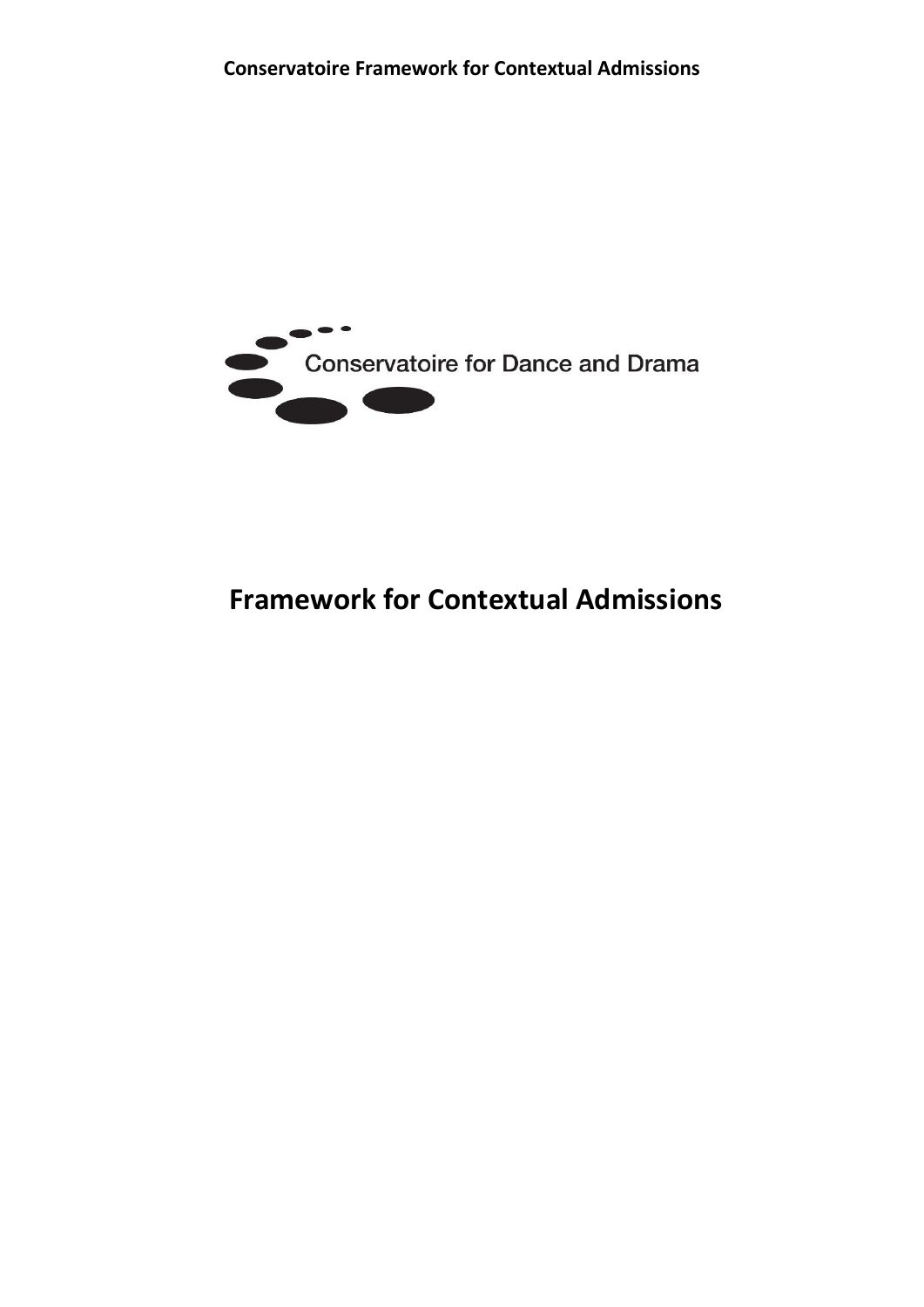#### **Conservatoire Framework for Contextual Admissions**

#### **Introduction**

The Conservatoire for Dance and Drama has developed the Framework for Contextual Admissions and Programme Design to create and support a greater and collective strength in our provision from recruitment through to graduation.

'Contextual admissions' is broadly understood in the higher education sector to be the practice of taking the social background of an applicant into account in the application process and admissions process for admission to a programme of higher education. The application of a 'contextual admissions' approach often includes reduced academic entry requirements, prioritising applicants or informing 'borderline' admissions decisions. The principles behind this general understanding speak to the increased emphasis in the sector on widening access and participation, and according published institutional Access and Participation Plans.

The Conservatoire has developed this Framework to create a definition of 'contextual' which not only takes account of an applicant's/student's background and social context, but also acknowledges where there may be gaps in understanding and the underpinning reasons for such gaps. From the application stage right through to graduation, the Framework is designed to:

- support and promote the creation of a partnership of understanding between students and the institution;
- embody a set of **VALUES** that all Conservatoire Schools will apply;
- establish a set of **PRINCIPLES** that all Conservatoire Schools can work to and benchmark themselves against

A key facet therefore of the Conservatoire's approach is that the principles applied during the recruitment process should also be embedded in programme design and delivery, to establish a holistic thread running through the full life cycle of a student's degree with a view to maximising student potential achievement and success.

The Values of the Framework are underpinned by a set of Principles that all Conservatoire Schools sign up to. Broad guidance/resources accompanying the Framework will be developed to support the implementation of those principles. Crucially, the scope of these will be sufficiently broad so as to permit Schools to have maximum flexibility in the ways in which they would work within the framework. The aim is to for the Framework to create and facilitate mechanisms for Schools to review and strengthen existing admissions structures and practices in a common strategic way, with a subsequent aim of aligning principles of programme design and development.

The Values and Principles enshrined in the Conservatoire Framework for Contextual Admissions and Programme Design are set out in this document.

Templates are included as appendices to assist Schools of the Conservatoire in benchmarking against the Framework.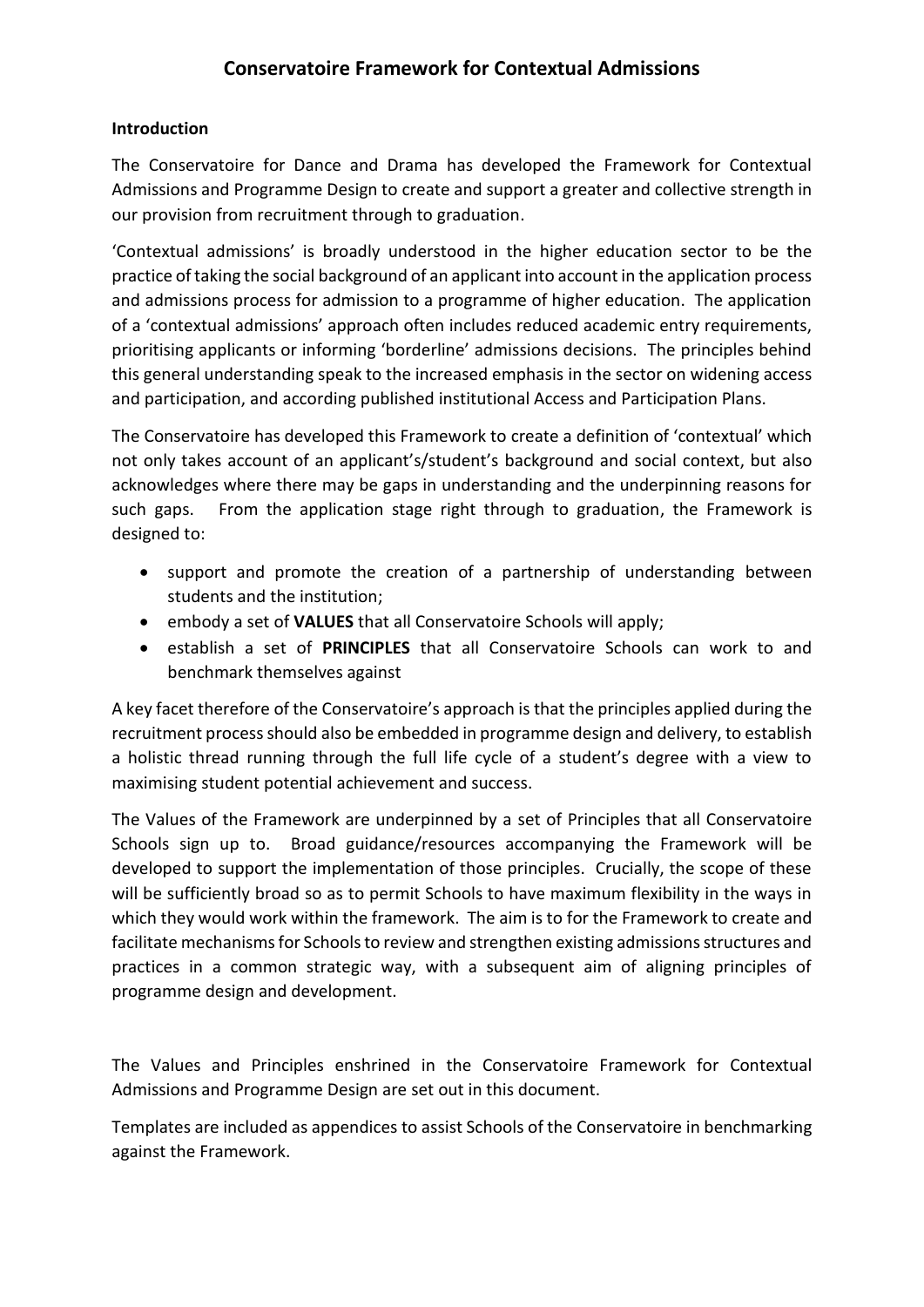#### **Conservatoire Framework for Contextual Admissions**

## **VALUES**

The values in the box below underpin the Framework:

| <b>UNDERSTANDING:</b>                               | Create a partnership of understanding between institutions and<br>applicants from the outset of the recruitment process                                    |
|-----------------------------------------------------|------------------------------------------------------------------------------------------------------------------------------------------------------------|
| <b>FAIRNESS:</b>                                    | Have a holistic multi-faceted approach to entry requirements (may<br>include Access to HE programmes)                                                      |
| <b>EQUALITY:</b>                                    | Identify barriers to entry and work to mitigate these                                                                                                      |
| <b>SPECIALISM-</b><br>$\bullet$<br><b>INFORMED:</b> | Ensure developments within the subject specialism explicitly<br>inform the whole programme, from recruitment through to<br>graduation                      |
| INDIVIDUALITY:                                      | Admissions selections are based on both the suitability of an<br>applicant for the institution AND the suitability of the institution<br>for the applicant |

#### **PRINCIPLES**

÷,

٦

| An industry-informed<br>1)<br>approach<br>to<br>recruitment balancing<br>industry needs and art<br>form development: | Keeping up to date with industry trends, norms,<br>developments to maximise employability but also develop<br>the art form. Contextual admissions should look at industry<br>as the starting point, not the end game.                                             |
|----------------------------------------------------------------------------------------------------------------------|-------------------------------------------------------------------------------------------------------------------------------------------------------------------------------------------------------------------------------------------------------------------|
| Successful outcomes<br>$\mathbf{2}$<br>for the sector and<br>wider society:                                          | Admissions decisions take into account an applicant's<br>holistic potential to contribute to the industry sector and<br>wider society. Programmes prepare graduates to make<br>positive contributions to society through and beyond their<br>artistic discipline. |
| requirements,<br>31.<br><b>Entry</b><br>selection<br>and<br>recruitment:                                             | The approach to this area of admissions should be<br>multifaceted, cohesive, holistic, demystified and 'non-<br>traditional'. Ways in which this might be achieved might, for<br>example, be:                                                                     |